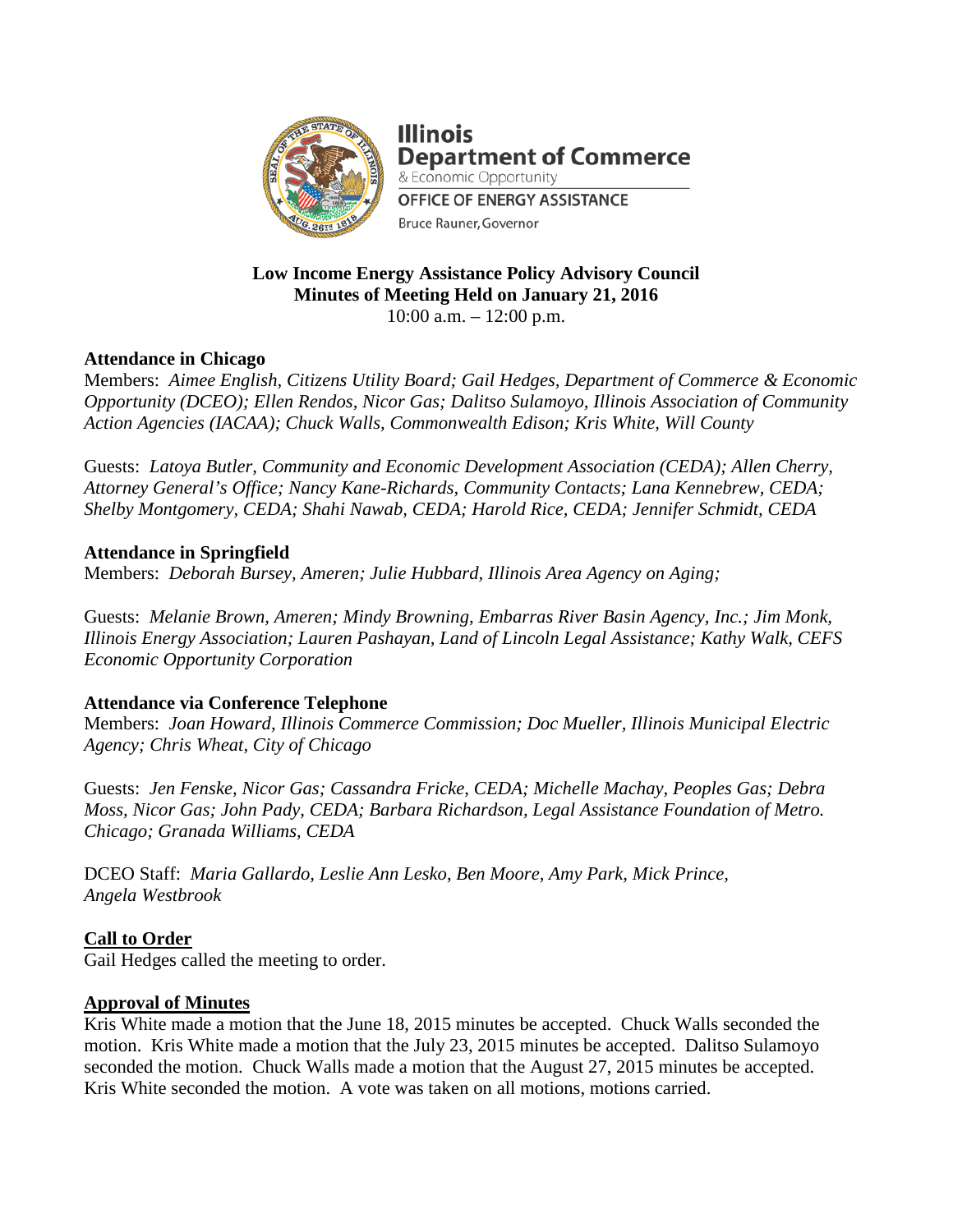## **Fiscal Report**

Ben Moore covered the provided fiscal overview. In Weatherization, the Office of Energy Assistance (OEA) currently has approximately \$22 million out in grants to local administering agencies (LAAs), with LAAs expenditures totaling approximately \$3.3 million, leaving a balance of approximately \$18.6 million. The Notice of Allocation for 2017 is \$12.5 million compared to \$11.1 million in 2016. This represents a slight increase in the US Department of Energy (DOE) funding for FY 2017.

The Low Income Home Energy Assistance Program (LIHEAP) total budget amount has approximately \$142 million out in grants to the LAAs, approximately \$93 million has been expended, leaving a balance of approximately \$49 million. The total budget amount includes two open federal LIHEAP grants and one State LIHEAP grant. An initial amount of \$43 million in State LIHEAP funds was released. No LAAs are in immediate danger of exhausting funds. The target set by OEA is to provide enough funding to operate LIHEAP until at least the end of April. Excess funds will be reallocated to LAAs potentially exhausting all available funds in an effort to allow all LAAs to operate the program as long as possible.

Gail Hedges gave an overview of the status of the programs. The budget impasse has had significant ramifications on the programs. LAA staff was laid off and positions are now being filled. OEA is monitoring the expenditures and receipts. LIHEAP will begin September 1 contingent upon funding. Households are being serviced and LAAs are working hard to complete applications.

### **Weatherization**

Mick Prince reported year-to-date, 668 units have been completed with 579 in progress. The goal is to complete approximately 4,850 units. LAAs were not conducting weatherization work and assessments were not being performed in the first quarter. Production is slow. Currently, CEDA has \$1 million in multi-family projects in progress. Several LAAs have requested additional funds near completion of the program.

The University of Illinois is administering training classes. The Illinois Historic Preservation Agency (IHPA) approval process and prevailing wage issues have impacted the program. The IHPA process to assess homes takes approximately 30 days which impacted CEDA's production in the second quarter. OEA met with IHPA and resolved the issues. No single family rentals are being completed at this time due to the prevailing wage issue. Legislation is in the process of enactment which would remove the prevailing wage from weatherization. Lead safe protocols with DOE were running parallel with one another which caused additional cost for training. DOE is considering removing the lead safe mandate.

The Weatherization State Plan is due in May. Hopefully, there will be a Plan available prior to May for PAC review and discussion.

Gail Hedges stated that, as a result of the budget impasse and the LIHEAP starting October  $1<sup>st</sup>$ , a portion of weatherization start-up funds were used as start-up funds for LIHEAP. In the upcoming program year, LIHEAP will set-aside 15%. The program is expected to be at full funding next program year with State and federal funding.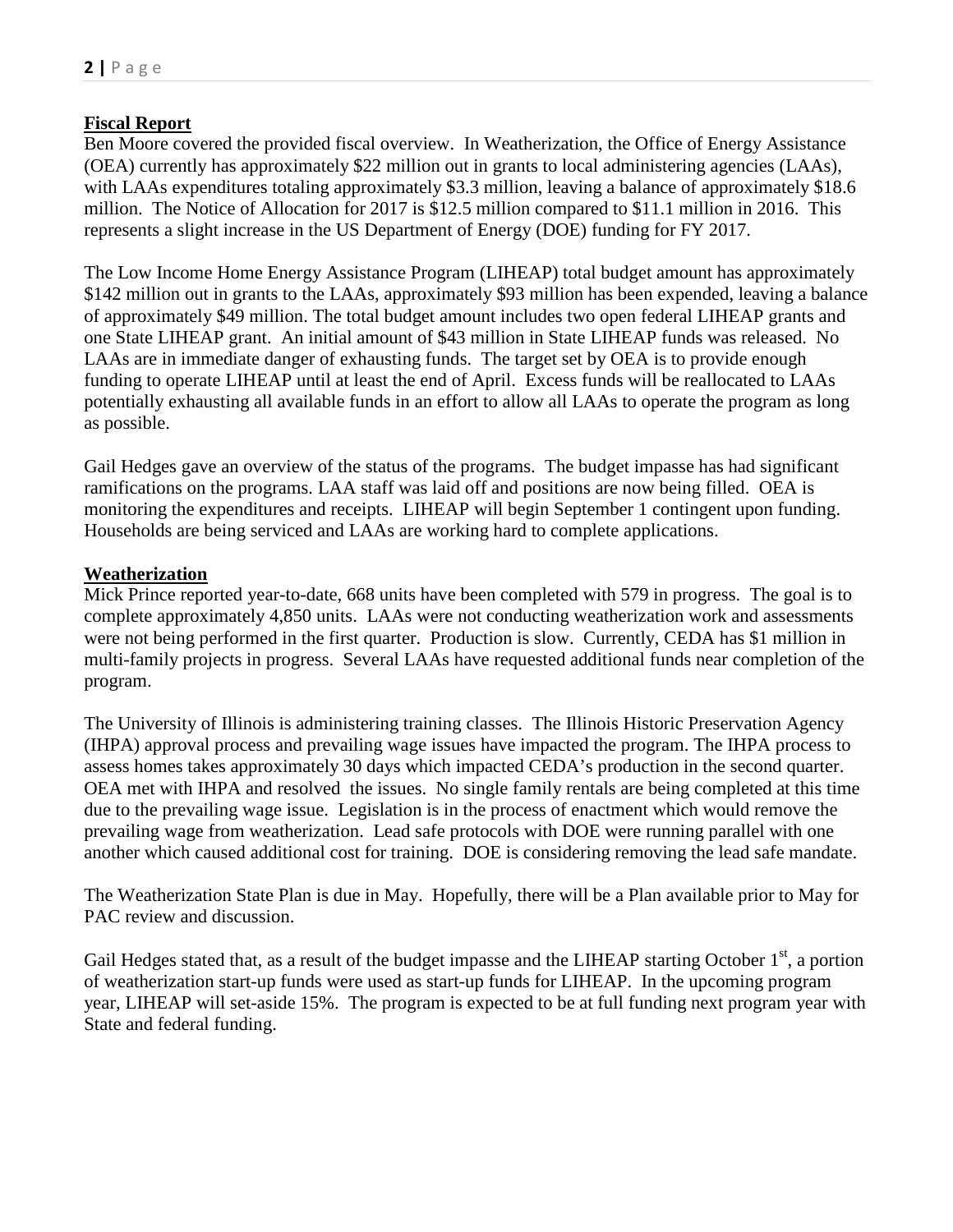Mick Prince reported that approximately 7% of weatherization funds have been expended state-wide for single and multi-family units.

Dalitso Sulamoyo stated that, although legislation will perhaps be introduced to address the prevailing wage issue, legislation has been in the works on the language since 2010. Hopefully language being introduced will benefit everyone. If the bill does not move, there may not be any resolution until the close of the program year.

### **LIHEAP/PIPP**

Maria Gallardo provided program updates on LIHEAP and the Percentage of Income Payment Plan (PIPP), reviewing the information provided in the Program Status Summary. LIHEAP has spent \$75.2 million on behalf of 175,025 households. This amount reflects applications on register accepted and invoice. Applications taken have increased by 9% compared to last year due to PIPP applications migrating to regular LIHEAP.

LAAs have been struggling with the verification of applications due to the suspension of the State LIHEAP funding. LAAs laid off staff during the summer months and brought staff back two weeks prior to the start of the heating season. As a result, the start of the heating season has been impacted.

The LIHEAP State Plan comments and approval were received from the Policy Advisory Council (PAC) in August 2015. Changes include LIHEAP beginning October 1<sup>st</sup> and LIHEAP benefits being decreased 12% across the board. Also, the reconnection assistance benefit will be applied only if it assists with restoring service to households. The maximum reconnection assistance benefit amount was also reduced from \$1,000 to \$750. There will be no Summer Cooling Program in 2016. The decision was made to operate a furnace assistance program with funding coming out of reconnection assistance funding. Once funds are exhausted for the furnace assistance, no additional funds will be released. Feedback and comments were taken into consideration.

The LIHEAP State Plan was submitted to the US Department of Health and Human Services (HHS) with changes. HHS responded inquiring about the program procedure for serving emergency crisis households (reconnection assistance) as per HHS recommendations. Reconnection assistance applications must be processed within 48 hour/18 hour plan, if there is a life threatening situation no matter the time of the year. Once the changes recommended by HHS were made, the Plan was approved.

In FY16, the new HHS-LIHEAP Performance Measures report is due to HHS on January 2017. OEA and information technology (IT) have been working with regulated utilities and negotiated an annual data exchange process. DCEO will forward a list of households who receive LIHEAP benefits to regulated utilities who will then provide OEA with the annual usage and annual expenditure needed for the reporting. This report consists of the following sections: 1- energy burden, 2- prevention of home energy crises, and 3- restoration of home energy. The data will be included in HHS's annual LIHEAP report to Congress and will help states target the highest LIHEAP benefit levels to the households with the highest energy burden. OEA and IT have also been working with the top 10 fuel providers to collect data. This process has been challenging as OEA hasn't received the commitment from all providers.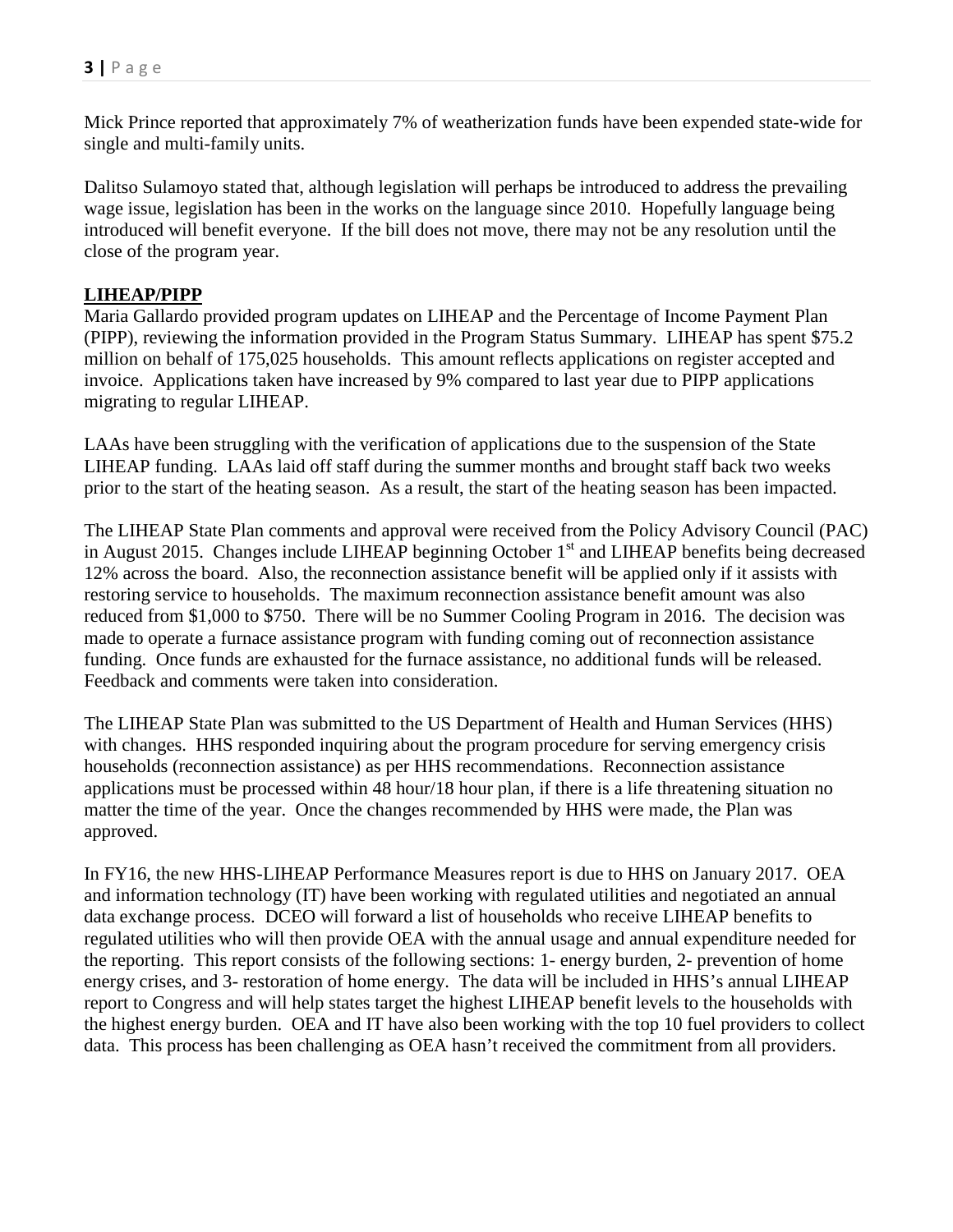Maria Gallardo stated that the Illinois Administrative Code Part 280 new changes required regulated utilities to notify customers of their low income designation and their benefits under this new change. All utilities are implementing changes at different times with the ICC. ComEd and Ameren began notifying customers of their low income status expiration in December 2015. ComEd sent a letter that created confusion. Customers thought LIHEAP eligibility would be denied starting December 2015 which prompted a lot of phone calls to OEA and the Energy Assistance hotline. OEA was not involved in the coordination of this correspondence to customers.

Chuck Walls stated that there were things that could've been done differently. The rules written should have considered the December 31<sup>st</sup> deadline. Other dates should be considered in forwarding future correspondence. OEA agrees to meet soon to have more discussion on this issue and be involved in the coordination of any future customer notifications.

Gail Hedges stated that OEA would like to begin the process earlier to ensure that by the time the program starts, customers are aware that they need to apply for LIHEAP in order to continue these lowincome customer benefits. We need to determine how to prepare the letter/notification so that the customers understand the difference in the low income designation status vs. the LIHEAP benefit status. The conversation should begin soon. Experiences will be shared and hopefully a better experience will occur next year. ICC and advocate staff is invited to attend the discussions.

Aimee English stated consumer education as it relates to the Illinois Administrative Code Part 280 was discussed. Customers should receive clear instructions on their rights at the time they are notified of the expiration of their low income designation. The PAC agrees that further discussion will occur and all utilities are in agreement that communication and changes are needed prior to correspondence being sent to customers. Meeting notices will be forwarded for further discussion.

Gail Hedges discussed the weather conditions in December which caused a great deal of flood issues. There is a great need for disaster assistance and furnace repair/replacement. LIHEAP is facing this new issue and is in the process of revising policies so that there is a clear understanding of what the procedure is. Clients are receiving immediate response. LAAs and Community Action Agencies (CAAs) are out getting the work done and this is much appreciated.

Maria Gallardo explained that State LIHEAP funding was restored in December. The PIPP suspension was discussed. OEA is planning for the reinstatement of the PIPP in program year 2017, pending the State LIHEAP funding authorization. PIPP must start at the beginning of the next heating season so that clients have a choice.

Utilities discussed the status of applying arrearage reduction program (ARP) credits. Nicor, ComEd, and Ameren continue to run the ARP program with PIPP households who were dropped on June 30, 2015 due to the suspension of the State LIHEAP funding and the suspension of PIPP. Peoples Gas was not present at the time to report. Allen Cherry stated that Peoples Gas and other utilities continue to work with PIPP former participants to extend ARP benefits.

The PIPP Steering Committee plans to meet February 3, 2016 from 10a.m. to noon. Discussions will consist of membership review, lessons learned, and on-going role of sub-committees.